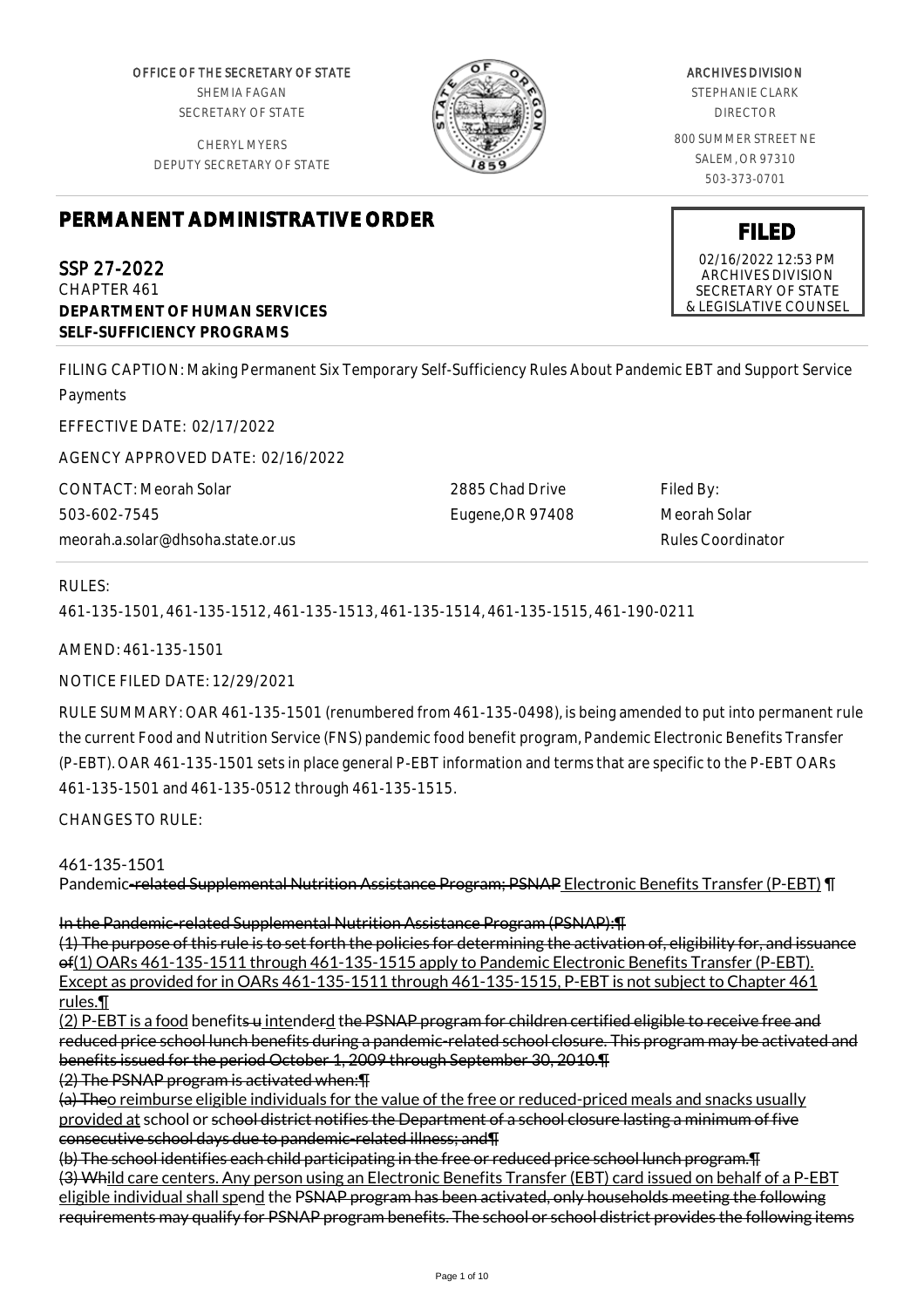to the Department:¶

(a) The name of the parent (head of the household);¶

(b) The address of the household; and-EBT benefits to provide meals and snacks to the P-EBT eligible individual.¶ (3) Although P-EBT benefits are issued to an EBT account linked to an EBT card, P-EBT is separate and apart from the SNAP program.¶

(c4) The name and date of birth for each child participating in the free or reduced price school lunch program.¶ (4) The Department matches the school data with the existing SNAP program files to identify which children are in households already participating in the SNAP or TANF programs. The Department deems these households to have EBT cards and does not send new EBT cards to them.¶

(5) The Department issues a new EBT card to each household in the school data that is not currently participating in a Department program via an EBT cardP-EBT is administered in partnership between ODHS and the Oregon Department of Education Child Nutrition Program.¶

(5) The following definitions apply to OAR 461-135-1511 to 461-135-1515:¶

(a) "FNS" refers to the Food and Nutrition Service, United States Department of Agriculture.¶

(b) "NSLP" refers to the National School Lunch Program.¶

(6c) PSNAP program benefits are given to all eligible households for the expected five consecutive days of school closure.¶

(a) The allotment amount is equal to the value of the school lunch multiplied by the number of lunches that will be missed. The value of the s"NSLP school" refers to an Oregon public school, nonprofit private school, or residential child care institution that is a sponsor of the National School ILunch must be equal to the federal reimbursement rate for the lunch at the free rate.¶

(b) A household may qualify for a second week of benefits when the school is closed for six or more consecutive school days.¶

(7) PSNAP program benefits are issued via an EBT account and restricted to the purchase of food only.¶ (8) PSNAP program benefits are issued to an eligible household within ten business days from the day the Department receives notice of the school closure and the school data. The benefits are issued no later than 45 days following the first day of the school closure.¶

(9) A household certified to receive PSNAP program benefits receives a written decision notice (see OAR 461- 001-0000) which includes the reason for the PSNAP program benefits, the amount of the benefits, how the benefits may be used, and contested case hearing righProgram (NSLP). [1]

(d) "NSLP students" refers to individuals enrolled in Oregon public schools, nonprofit private schools, or residential child care institutions that provide meal service as a sponsored National School Lunch Program (NSLP) school.¶

(e) "ODE" refers to the Oregon Department of Education.¶

(f) "P-EBT" refers to Pandemic Electronic Benefits Transfer.¶

(g) "SNAP participants" refers to individuals who are a member of a SNAP benefit group (see OAR 461-110-0750) that received more than \$0 in SNAP benefits.

Statutory/Other Authority: ORS 411.806 - 411.845

Statutes/Other Implemented: ORS 411.806 - 411.845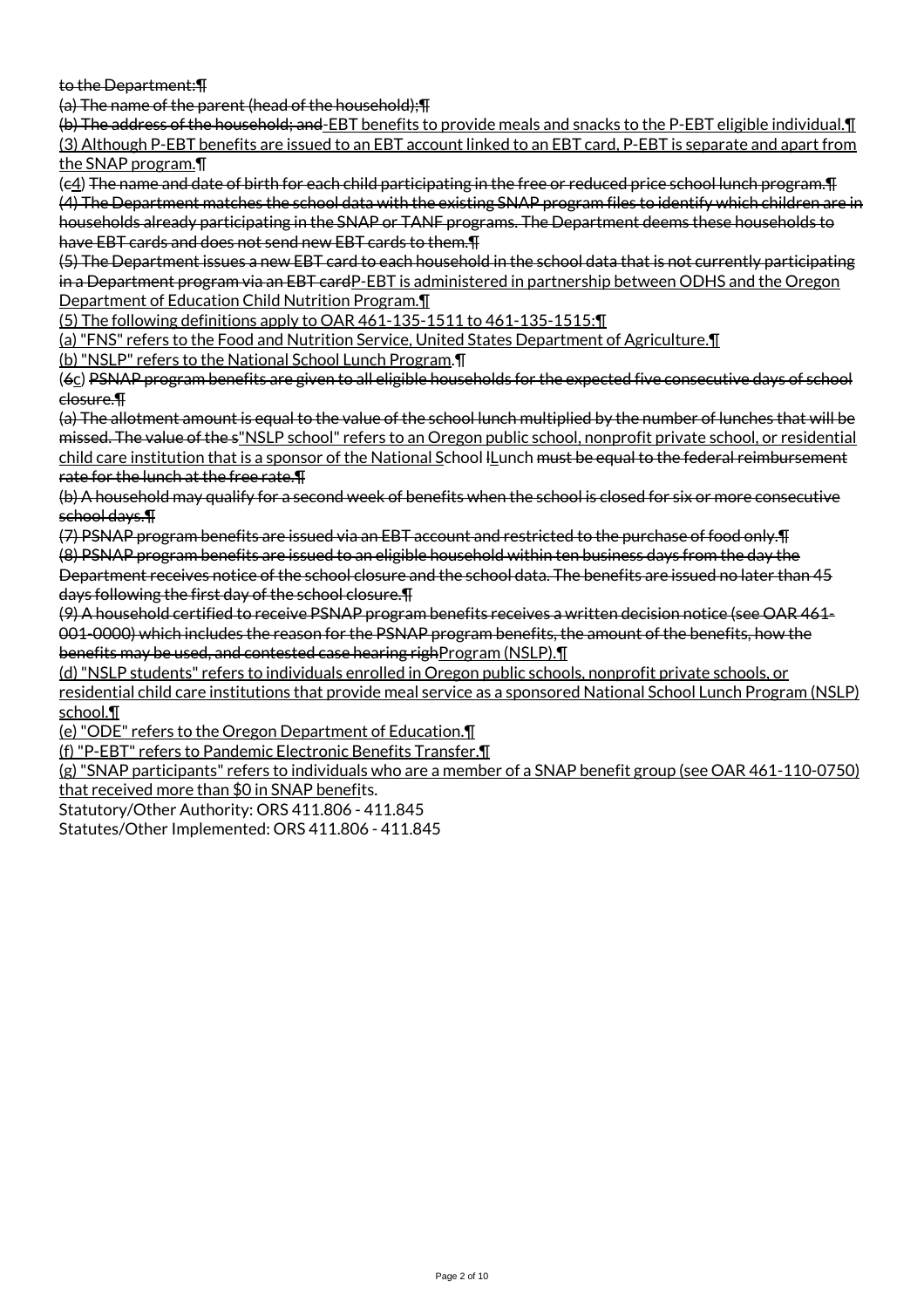NOTICE FILED DATE: 12/29/2021

RULE SUMMARY: OAR 461-135-1512 is being permanently adopted to put provisions regarding Pandemic-Electronic Benefits Transfer (P-EBT) application process, verification requirements, and eligibility into rule.

CHANGES TO RULE:

461-135-1512

Application and Eligibility; P-EBT

(1) Apart from applying for free or reduced meals through ODE or an NSLP school, there is no application for P-EBT program period October 2020 through May 2021.¶

(2) P-EBT eligibility is based upon and evaluated under two separate criteria, NSLP students and SNAP participants.¶

(a) Individuals who were homeschooled or enrolled in a school that does not participate in the NSLP are not eligible for P-EBT.¶

(b) NSLP students who were determined eligible for free or reduced meals under Oregon's Extended Income Limits, and were not SNAP participants for at least one month between October 2020 and May 2021, are not eligible for P-EBT.¶

(c) NSLP student-based P-EBT: P-EBT eligibility for NSLP students is determined by the NSLP school and is based on the individual meeting one of the following criteria, or receiving services from one of the following programs, for any months beginning October 2020 through the 2020-21 school year:¶

(A) Determined income eligible based on NSLP eligibility criteria as determined by ODE, the local education agency, or a state agency that ODE has designated to determine student eligibility for P-EBT; [1]

(B) SNAP participant or a member of a TANF program benefit group (see OAR 461-110-0750);¶

(C) Placement in foster care;¶

(D) Food Distribution Program on "Indian" Reservations (FDPIR);¶

(E) Migrant Education Program (MEP); or¶

(F) McKinney-Vento Act's Education of Homeless Children and Youth Program.¶

(d) SNAP Participant-based P-EBT: P-EBT eligibility for children ages six years old and younger is determined by ODHS and evaluated in two separate age groups, children ages five and younger and children age six years old. P-EBT eligibility begins the month the child became a SNAP participant.¶

(A) Children ages five years and younger are eligible for P-EBT if they were a SNAP participant for at least one month between October 2020 and May 2021.¶

(B) Children age six years old are eligible for P-EBT by meeting the following for at least one month between October 2020 and May 2021:¶

(i) SNAP participant,¶

(ii) Not enrolled in school (except for an NSLP school, and in such case, eligibility is determined under subsection (c) of this rule), and¶

(iii) Enrolled in a child care center that reduced hours or attendance due to a designated public health emergency. A caretaker of the child shall provide verification of the enrollment and child care center's reduced hours or attendance. A verbal statement is acceptable verification.

Statutory/Other Authority: ORS 411.816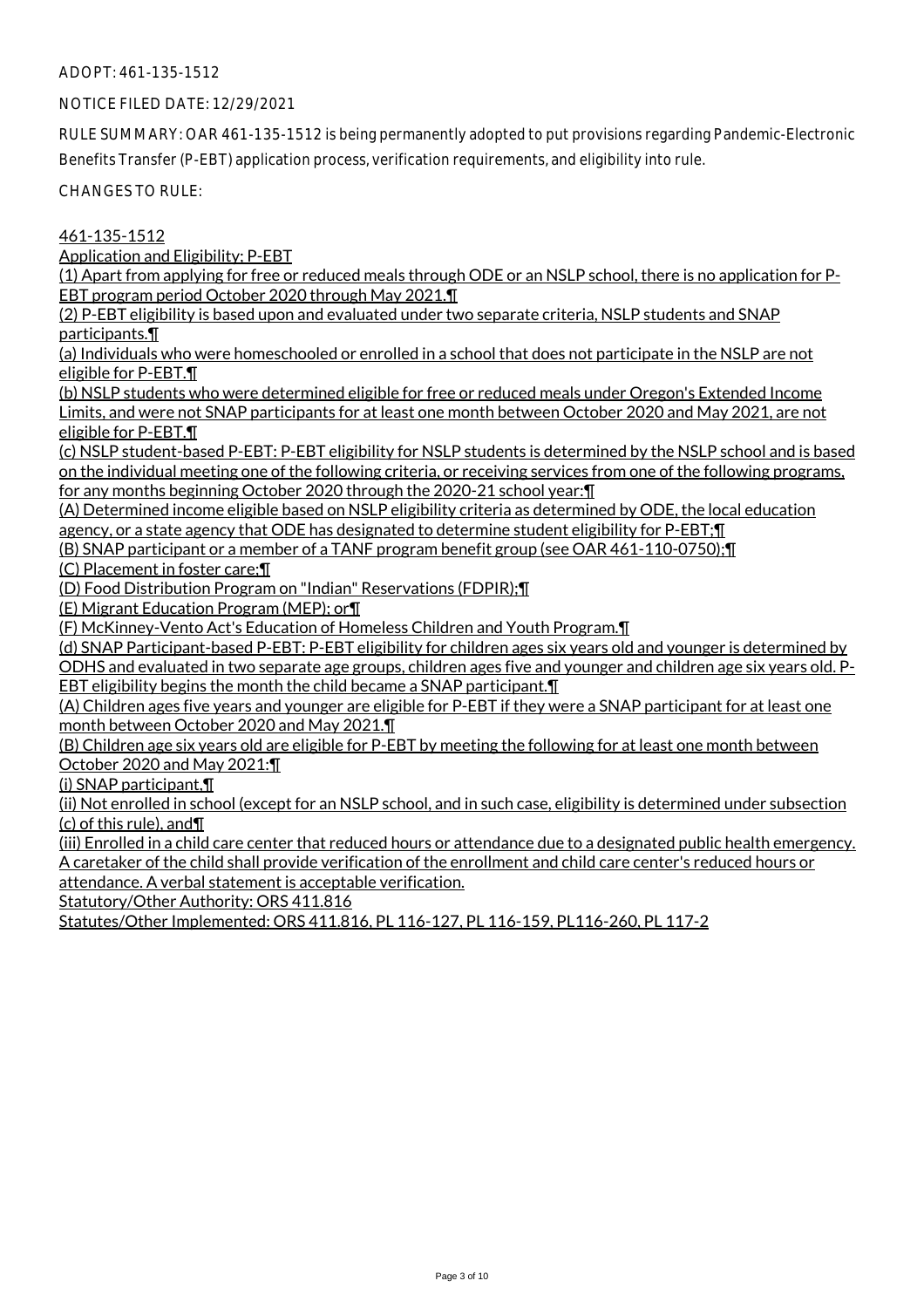#### NOTICE FILED DATE: 12/29/2021

RULE SUMMARY: OAR 461-135-1513 is being permanently adopted to put Pandemic Electronic Benefits Transfer (PEBT) benefit standards, benefit amounts, and benefit issuance rules into place.

CHANGES TO RULE:

461-135-1513

Benefit Amount and Issuance of Benefit; P-EBT

(1) P-EBT Benefit Standard and Determination¶

(a) The full P-EBT benefit standard is \$136 monthly.¶

(b) The partial P-EBT benefit standard is \$75 monthly.¶

(c) The P-EBT benefit amount is evaluated on a month-by-month basis and may vary from month to month. The September 2020 P-EBT benefit amount is evaluated under subsection (2)(d) of this rule.¶

(d) NSLP students - Each NSLP school determines a P-EBT benefit amount for each month. This amount applies to all NSLP students of the school who are P-EBT eligible (see OAR 461-135-1512) during that month. In

(e) SNAP participants - Children ages six and younger shall receive, for each month they are P-EBT eligible (see OAR 461-135-1512), the greater of the P-EBT benefit amount determined by any NSLP school in the county in which the child:¶

(A) Resided, or¶

(B) Attended child care, unless a statewide order is present which closed or reduced attendance statewide at child care centers.¶

(2) P-EBT Benefit Amount; Program Period October 2020 through May 2021 and September 2020 Supplement -¶ (a) Full P-EBT benefit of \$136 - An NSLP school shall determine a full P-EBT benefit amount for a month in which the majority of NSLP students attended comprehensive distance learning, or breakfast and lunch meal service was not provided on-site.¶

(b) Partial P-EBT benefit of \$75 - An NSLP school shall determine a partial P-EBT benefit amount for a month in which 75 percent or greater of NSLP students attended both onsite and virtual through a hybrid learning model and breakfast and lunch meal service was provided on-site.¶

(c) No P-EBT benefit - An NSLP school shall determine a zero P-EBT benefit amount when NSLP students attended school on-site and breakfast and lunch meal service was provided.¶

(d) The P-EBT benefit supplement for September 2020 is evaluated by subtracting the P-EBT benefit amount issued during September 2020 from \$136. The difference is the supplement. If the difference is zero, or less than zero, no P-EBT benefit supplement is issued.¶

(3) P-EBT benefits for program period October 2020 through May 2021, and the September 2020 supplement, shall be issued as follows on a date determined by ODHS:¶

(a) P-EBT benefits for the months of October, November, and December 2020 shall be issued in July 2021.¶

(b) P-EBT benefits for the months of January, February, and March 2021 shall be issued in August 2021.¶ (c) P-EBT for the months of April and May 2021, and the supplement for September 2020, shall be issued in September 2021.¶

(d) P-EBT benefits, once issued, shall not be transferred to another EBT account. Statutory/Other Authority: ORS 411.816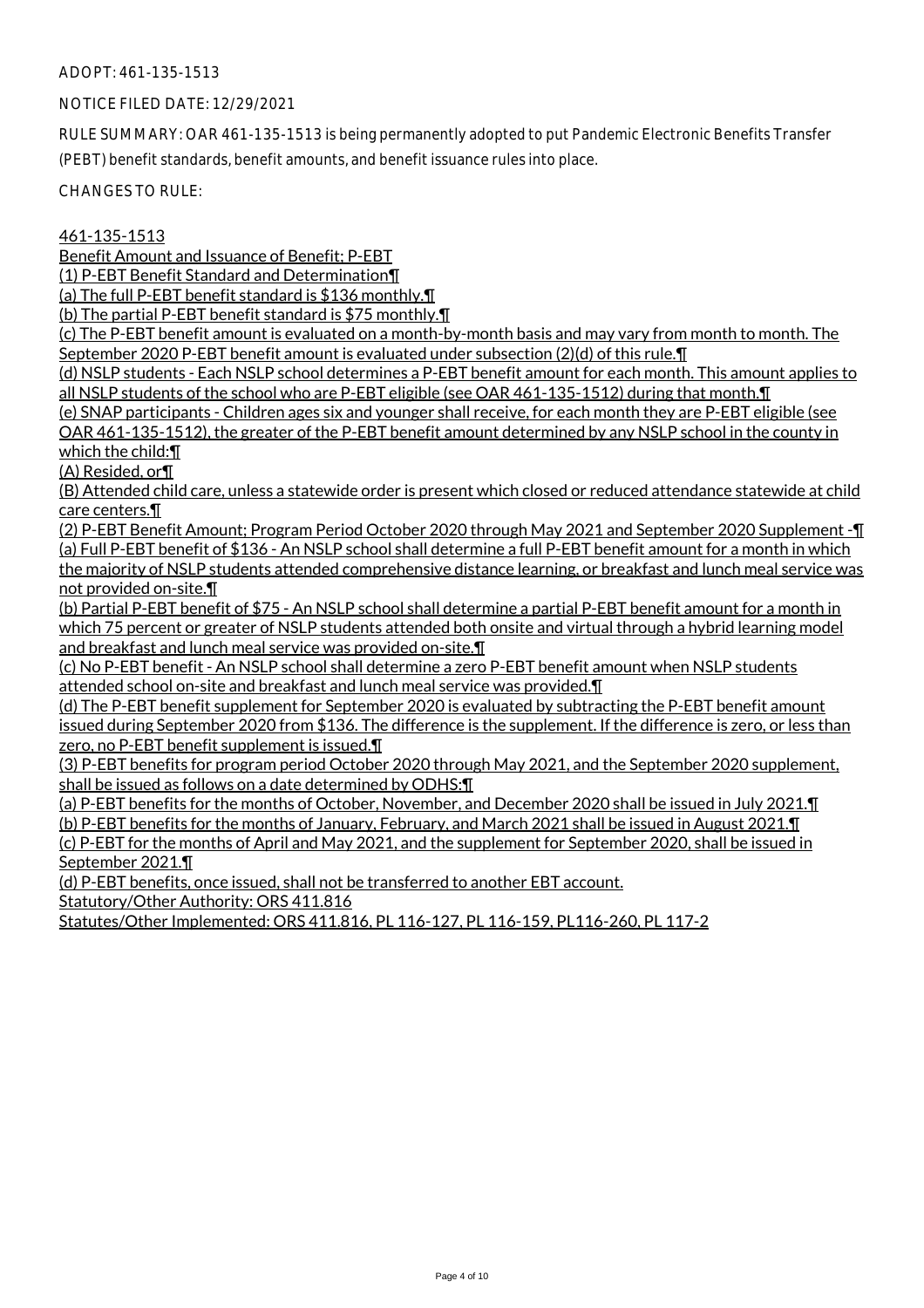NOTICE FILED DATE: 12/29/2021

RULE SUMMARY: OAR 461-135-1514 is being permanently adopted to put provisions regarding Pandemic Electronic Benefits Transfer (P-EBT) benefit access and use into rule.

CHANGES TO RULE:

461-135-1514

Benefit Access and Use; P-EBT

(1) P-EBT benefit eligibility is based solely on the individual circumstances of the student or child, therefore, P-EBT benefits issued to an EBT account are to be used to provide meals and snacks for the P-EBT eligible individual,

except for,¶

(a) When the P-EBT eligible individual has passed away, or¶

(b) When the P-EBT eligible individual is a SNAP participant at the time of P-EBT issuance, but not residing with the benefit group (see OAR 461-110-0750).¶

(2) P-EBT benefits, once issued, shall not be transferred to a new EBT account.¶

(3) P-EBT benefit EBT accounts that are not also the EBT account of a SNAP case, shall have only one active EBT card at a time. When a new EBT card is issued, the previous EBT card shall be cancelled.¶

(4) When an individual age six and younger is found eligible for "SNAP participant-based P-EBT" under subsection (2)(d) of OAR 461-135-1512, EBT accounts and EBT cards are handled as follows:¶

(a) P-EBT benefits are issued to the existing EBT account of the SNAP benefit group, and¶

(b) No additional EBT card is issued, unless¶

(c) A primary person (see OAR 461-001-0015) in the SNAP benefit group requests P-EBT benefits be issued separately. When this occurs:¶

(A) An EBT account is established in the name of the P-EBT eligible child, and¶

(B) An EBT card linked to the EBT account is sent to the address of the primary person.¶

(5) When an individual is found eligible for "NSLP student-based P-EBT" under subsection (2)(c) of OAR 461-135-

1512, EBT accounts and EBT cards are handled as follows:¶

(a) NSLP students who are also SNAP participants-¶

(A) P-EBT benefits are issued to the existing EBT account of the SNAP benefit group, and¶

(B) No additional EBT card is issued, unless¶

(i) The Department determines an EBT card shall be issued to a different caretaker of the NSLP student under section (6) of this rule, or¶

(ii) A primary person (see OAR 461-001-0015) in the SNAP benefit group requests P-EBT benefits be issued separately.¶

(C) When paragraph (B) of this subsection occurs,¶

(i) An EBT account is established in the name of the P-EBT eligible child, and¶

(ii) An EBT card linked to the EBT account is sent to the caretaker or primary person, as determined appropriate by ODHS.¶

(b) All other NSLP students-¶

(A) An EBT account is established in the name of the NSLP student,¶

(B) An EBT card linked to the EBT account is sent to the address (reported to ODHS by ODE) of the NSLP student,¶

(C) Caretakers of the NSLP student will ensure the EBT card follows the P-EBT eligible individual, and¶

(D) No additional EBT card is issued, unless the Department determines an EBT card shall be issued to a different caretaker of the NSLP student under section (6) of this rule.¶

(6) The Department may issue a new EBT card when a caretaker reports to ODHS they are the primary caretaker and meal provider of an NSLP student and requests access to the individual's P-EBT benefits, as follows:¶

(a) The Department shall only make this evaluation and new EBT card issuance for individuals with NSLP studentbased P-EBT (see OAR 461-135-1512(2)(c)).¶

(b) NSLP students whose P-EBT benefits are issued to the EBT account of a SNAP benefit group:¶

(A) Access to remaining P-EBT benefits issued to the EBT account of a SNAP benefit group is not permitted.¶ (B) Access to future P-EBT benefit issuances shall begin when the Department establishes an EBT account in the name of the NSLP student, issues a new EBT card to the primary caretaker, and completes all required changes in the system.¶

(C) A request for P-EBT benefit access made by the 10th of a month may result in access to the P-EBT benefits issued in the following month.¶

(c) NSLP students whose P-EBT benefits are issued to an EBT account in the student's name:¶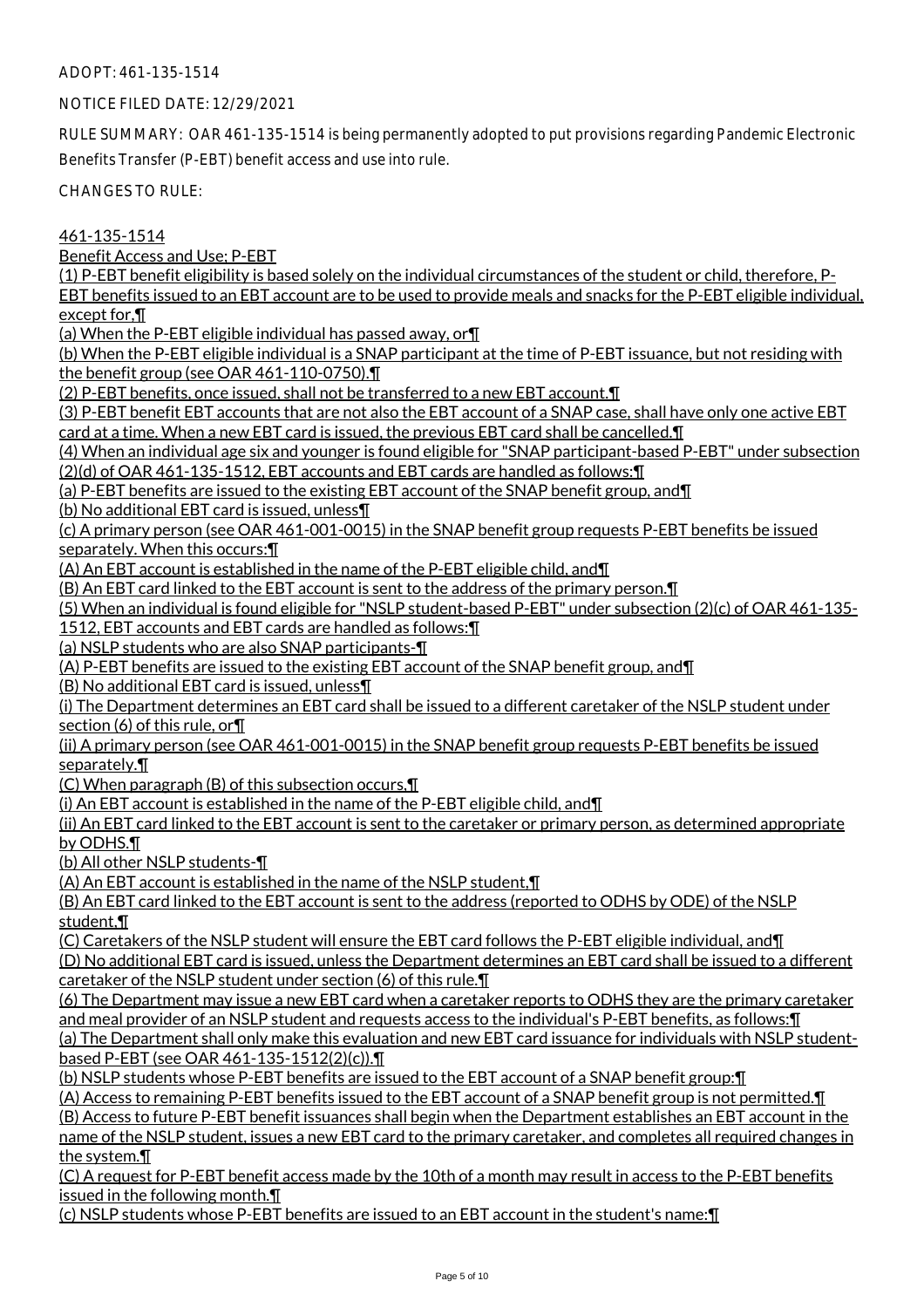(A) Access to remaining P-EBT benefits begins on the date the Department issues the new EBT card. When a new EBT card is issued to a caretaker under this section, the previous EBT card is cancelled and access to any remaining P-EBT benefits through the cancelled card ends immediately.¶

(B) Access to future P-EBT benefit issuances shall begin on the date the Department issues the new EBT card.¶ (d) Evaluating a caretaker request for access to NSLP student-based P-EBT-¶

(A) There is a rebuttable presumption that the below individuals are the primary caretaker and meal provider:¶ (i) A caretaker granted sole legal custody,¶

(ii) An individual who has adopted the child, $\P$ 

(iii) The parent or guardian of a student temporarily away at school (e.g. attending boarding school) or a child attending but not residing at a Residential Child Care Institution, or¶

(iv) An emancipated child or a child independently responsible for their basic needs.¶

(B) When a request to access P-EBT comes from parents granted joint custody or an individual not listed in subsection (e) of this section, the Department shall request reasonable verification to assist in determining who is the primary caretaker and meal provider of the NSLP student. This may include, but is not limited to, parenting time schedules, statement from a healthcare or other professional, or a written affidavit from the caretaker. I (e) No notice is sent when access to the P-EBT benefits of an NSLP student is changed. Statutory/Other Authority: ORS 411.816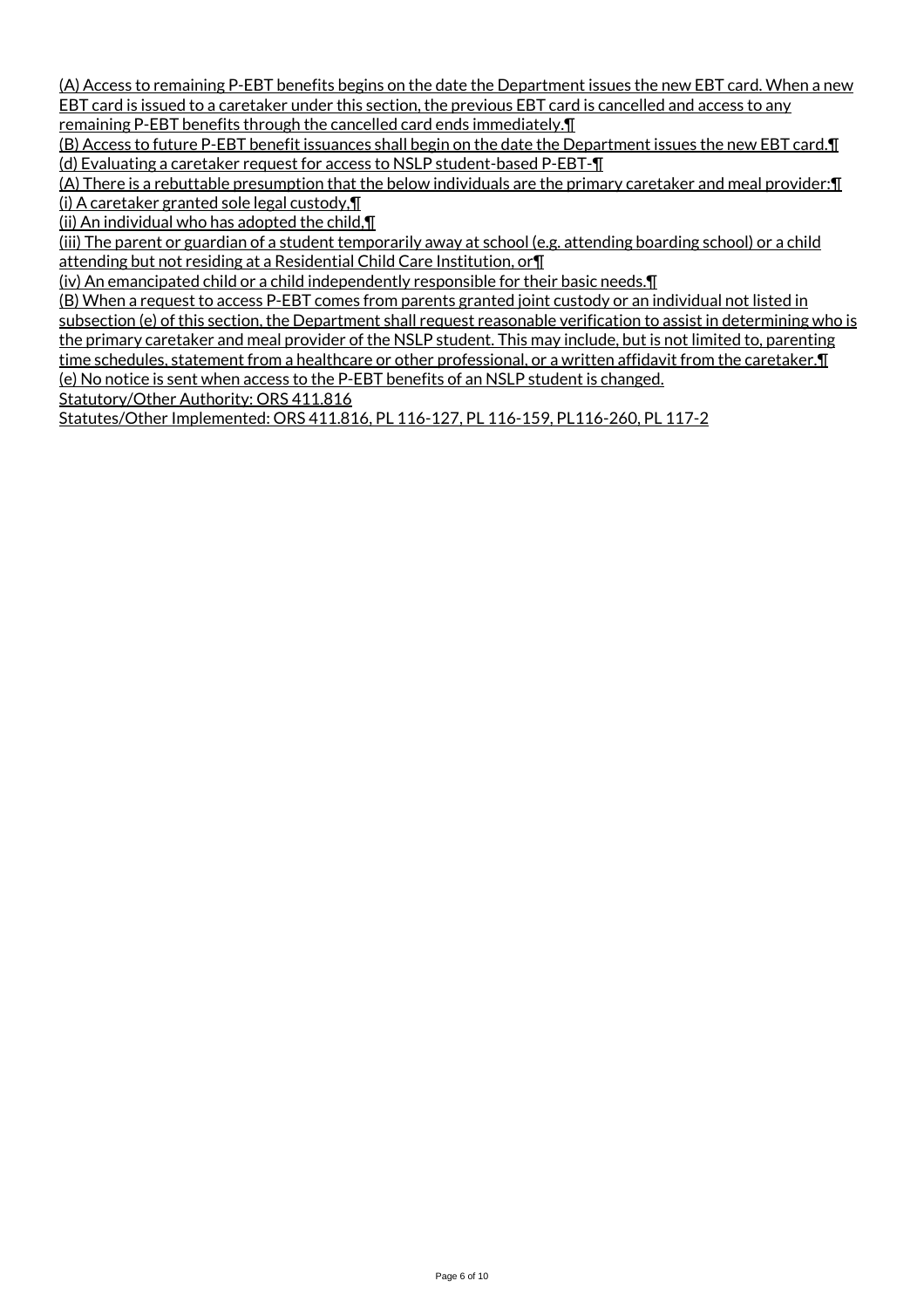NOTICE FILED DATE: 12/29/2021

RULE SUMMARY: OAR 461-135-1515 is being permanently adopted to place Pandemic Electronic Benefits Transfer (P-EBT) hearings, claims, and liability provisions into rule

CHANGES TO RULE:

#### 461-135-1515

Hearings, Claims, and Liability; P-EBT

(1) Excepting an overpayment (see OAR 461-195-0501) or an intentional program violation (see OAR 461-195- 0601), there is no right to a contested case hearing to dispute P-EBT and no right to continuing benefits. The Department adopts the general hearings rule provisions (see division 025 of Chapter 461) for allowed contested case hearings.¶

(2) The Department adopts the SNAP program intentional program violation rule provisions (see OARs 461-195- 0601 through 461-195-0621) for P-EBT when an individual:¶

(a) Accesses or uses P-EBT benefits outside of intended access or use under OARs 461-135-1511(2) or 461-135-  $1514(1)$ , T

(b) Makes a false or misleading statement; misrepresents, conceals or withholds a fact relating to use, presentation, transfer, acquisition, receipt, or possession; or traffics P-EBT (as defined under "trafficking" (see OAR 461-195-0601(2)) for the SNAP program), or¶

(c) Commits any act that constitutes a violation of P-EBT FNS regulations, or any state statute relating to the use, presentation, transfer, acquisition, receipt, possession, or trafficking of benefits.¶

(3) The Department adopts the SNAP program overpayment rule provisions in OARs 461-195-0501 through 461- 195-0621 for P-EBT when an intentional program violation is established.

Statutory/Other Authority: ORS 411.816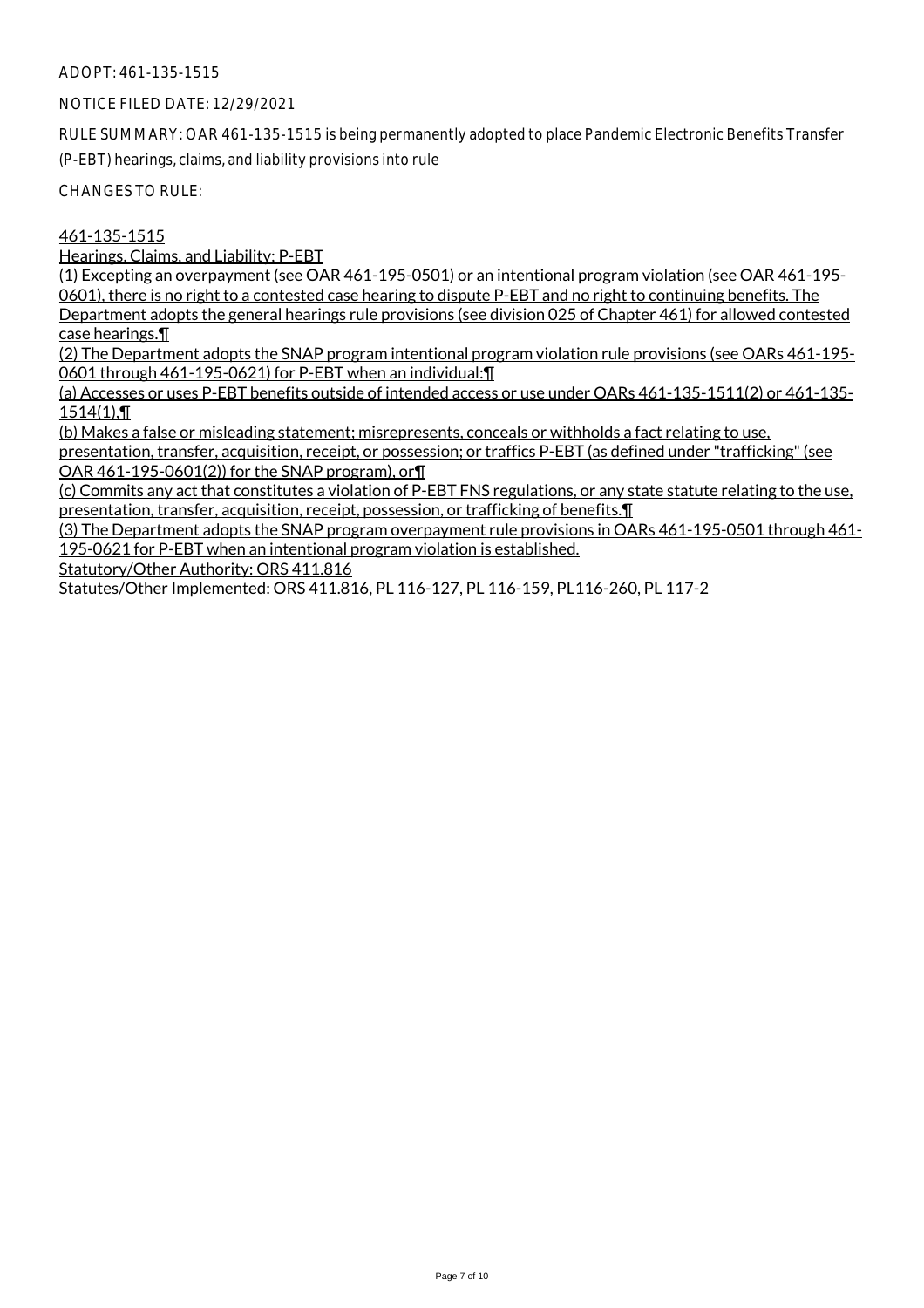# AMEND: 461-190-0211

REPEAL: Temporary 461-190-0211 from SSP 45-2021

NOTICE FILED DATE: 12/29/2021

RULE SUMMARY: OAR 461-190-0211 is being changed to place into permanent rule the allowance of up-to four months of internet services as a support service for families receiving TANF, rather than two months allowed in rule before it was temporarily changed.

CHANGES TO RULE:

# 461-190-0211

Case Plan Activities and Standards for Support Service Payments; JOBS, Pre-TANF, REF, REP, SFPSS, TANF ¶

In the JOBS, Pre-TANF, REF, REP, SFPSS, and TANF programs, notwithstanding any other administrative rule in chapter 461 and subject to the availability of state and federal funding, the following special provisions apply:¶ (1) Support services (see OAR 461-001-0025) payments are available to the following individuals who are eligible (see OAR 461-130-0310) to engage in a case plan (see OAR 461-001-0025):¶

(a) An individual who is an adult parent, needy caretaker relative (see OAR 461-001-0000), teen parent (see OAR 461-001-0000), or a minor parent (see OAR 461-001-0000) who is head of household; receiving TANF who is not otherwise exempt (see OAR 461-130-0305) and in accordance with participation requirements in OAR 461-130- 0310.¶

(b) An individual who is a recipient of Pre-TANF or SFPSS programs.¶

(c) An individual who is a JOBS volunteer (see OAR 461-130-0310) and has a JOBS case plan.¶

(d) Subject to the limitations in section (8) of this rule, an individual who is receiving REF and participating in REP, who is not otherwise exempt (see OAR 461-130-0305).¶

(2) In approving JOBS program or REP program support services payments, the Department must consider lower cost alternatives. This rule is not intended to supplant Department funding with other funding that is available in the community. The expectation of the Department is that Department staff and individuals work collaboratively to seek resources that are reasonably available to the individual in order to participate in activities.¶

(3) Payment for support services are provided when:¶

(a) Necessary to participate in an approved activity (see OAR 461-001-0025) specified in the individual's case plan;¶

(b) Authorized in advance; and¶

(c) All other provisions of this rule are met.¶

(4) A Department approved activity is eligible for support services payments, except for the following activities:¶

(a) Family Support & Connections,¶

(b) Retention services,¶

(c) Microenterprise (see OAR 461-190-0197), and¶

(d) Stabilized living (see OAR 461-001-0025).¶

(5) In the JOBS, Pre-TANF, SFPSS, and TANF programs, the Department may provide payments for support services for eligible individuals engaged in an approved activity specified in the individual's case plan, subject to provisions in sections (1)(a) through (1)(d) of this rule. Support services payment types are described as follows and are subject to the following limitations:¶

(a) JOBS Incidentals: In kind goods or items provided to individuals by the office to support the goals of the family while participating in the JOBS program.¶

(b) Bus Pass/Tickets: Bus tickets or pass that are issued in person out of office.¶

(c) Bus Payment: Payments issued to the individual to pay for public transportation. Requests for recurring bus payments may not exceed six consecutive months of issuance per request. If the individual's eligibility changes during the six months of recurring payments, timely continuing benefit decision notice (see OAR 461-001-0000) must be sent.¶

(d) Gas Payment: Payments for an individual to pay for transportation costs incurred in travel to and from an approved activity. Requests for recurring gas payments may not exceed six consecutive months of issuance per request. If the individual's eligibility changes during the six months of recurring payments, timely continuing benefit decision notice (see OAR 461-001-0000) must be sent.¶

(e) Child Care: Payments for child care, as limited by OAR 461-160-0040, if necessary to enable individuals to participate in an approved activity specified in the individual's case plan. If authorized, payment for child care is:¶ (A) The lesser of the actual rate charged by the care provider and the rate established in OAR 461-155-0150. The Department rate for children in care less than 158 hours in a month is limited by OAR 461-155-0150.¶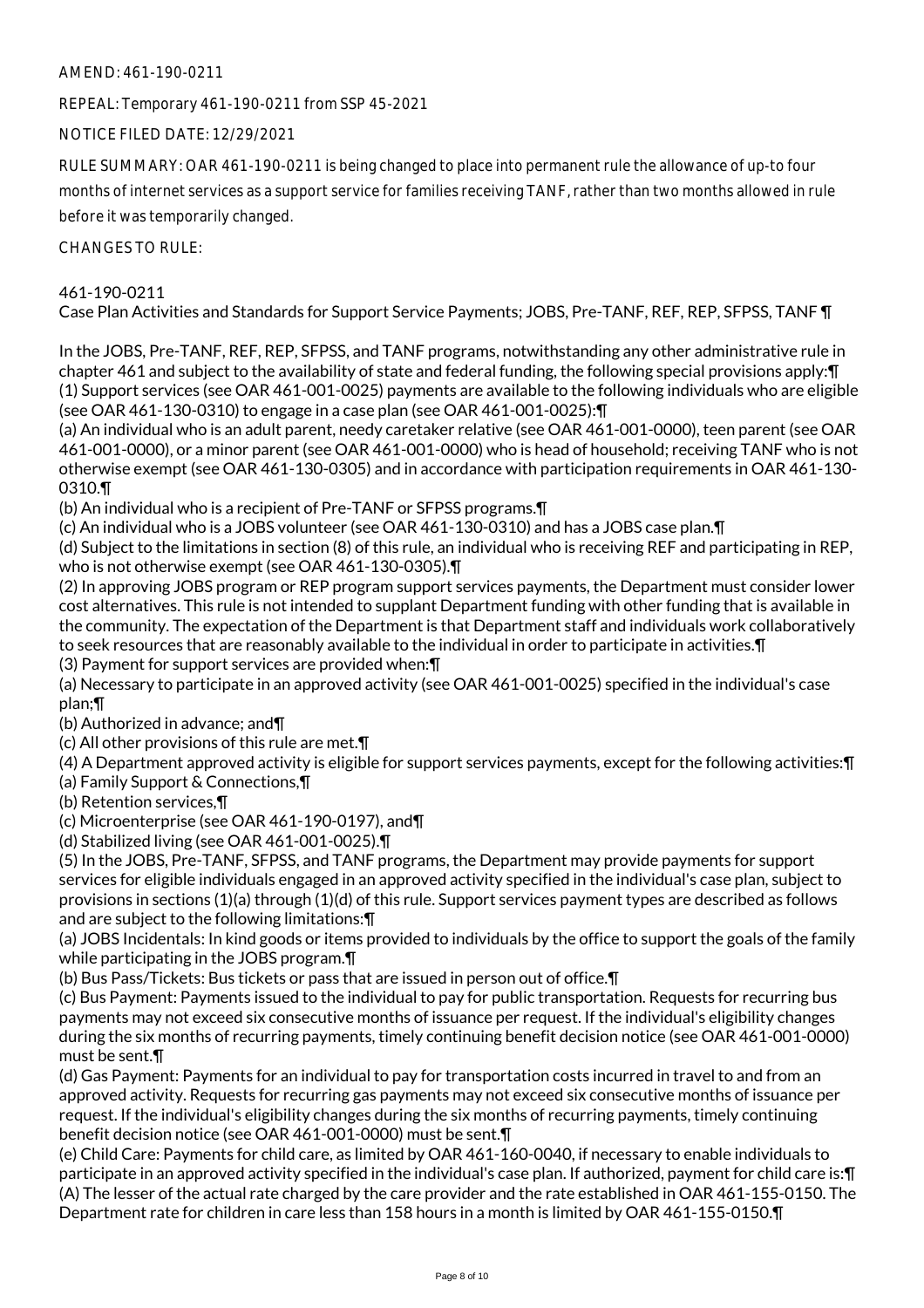(B) The minimum hours necessary, including meal and commute time, for the individual to participate in an approved activity.¶

(f) Clothing: Payments for clothing items to support the individual to engage in an approved activity.¶ (g) Moving Expense/Relocation: Payments for housing and utilities expenses. Payments are subject to the following:¶

(A) Except as provided in paragraph (C) and (D) of this subsection, each payment type (such as rent, mortgage, utility bill, storage fees) is limited to two months per benefit group (see OAR 461-110-0750).¶

(B) Except as provided in paragraph (C) and (D) of this subsection, this payment is limited to \$3,000 per benefit group for each three-month period.¶

(C) Except as provided in paragraph (D) of this subsection, internet service payments are limited to four months per benefit group.¶

(D) With prior manager approval, and upon verification that an individual has greater needs to stabilize a living situation or prevent homelessnessloss of housing, the Department may approve payments that exceed the limits in paragraphs  $(A)$ ,  $(B)$ , and  $(BC)$  of this subsection.  $\P$ 

(h) Grooming Needs: Payments for grooming needs for an approved activity.¶

(i) Professional Fees: Payments for professional fees to support the case plan.¶

(j) Tools/Equipment: Payments for equipment or tools an individual needs to accept a job offer, or for a workrelated activity.¶

(k) Books/Supplies: Payments for books and supplies an individual needs to engage in an educational activity, including vocational training (see OAR 461-001-0025).¶

(l) Vocational Training: Payment for tuition and other educational costs for vocational training and self-initiated training (see OAR 461-001-0025), excluding payments for books and supplies. Payments are subject to the following:¶

(A) Tuition payments for a vocational training activity are limited to single payments by session as defined by the educational or vocational training entity, such as a term, semester, or quarter.¶

(B) Tuition payments for a self-initiated training activity are limited to payments provided through the Education and Training Pilot Program established in HB 2032. These payments will be issued via the contracted partner.¶ (C) For tuition payments, lower cost alternatives, as described in section (2) of this rule, must be explored, including the individual pursuing financial aid and other sources of assistance.¶

(m) Auto Expenses: Payments for auto expenses, repairs, or car insurance to support the goals specified in the individual's case plan. Payments for auto expenses are subject to the following limitations:¶

(A) Payments for vehicle repairs may be authorized at the discretion of the district if the cost to repair the individual's vehicle is reasonable in relation to the value of the vehicle and the minimum necessary repairs.¶

(B) Payments for car insurance may be authorized for no more than two months in a 12-month period.¶

(n) Other Payments: When the need is identified and no other sources are available, the Department may provide other payments needed --¶

(A) To look for work.¶

(B) To accept a job offer.¶

(C) To attain a high school diploma or GED.¶

(D) That are not otherwise restricted , with manager approval.¶

(o) None of the following payments are allowed:¶

(A) Medical Assistance or medical services.¶

(B) Mental health services.¶

(C) Alcohol and drug treatment services.¶

(D) Professional Services.¶

(E) Non-essential items.¶

(F) Television and cable.¶

(G) Fines, reinstatement fees, restitution, legal fees, civil fees, court costs, or other costs associated with a penalty.¶

(H) Purchase of a car, recreational vehicle, or motor home.¶

(I) Any payments described in this rule for individuals employed in, seeking employment in, or engaged in an illegal activity (see OAR 461-120-0215).¶

(J) Pet-related costs.¶

(K) ERDC co-payments.¶

(6) The Department may require an individual to provide verification of a need for, or costs associated with,

support services prior to approval and issuance of payments if verification is reasonably available. [1]

(7) The Department may reduce, close, or deny in whole or in part a request for support services payments in the following circumstances:¶

(a) The purpose for the payments is not related to the individual's case plan.¶